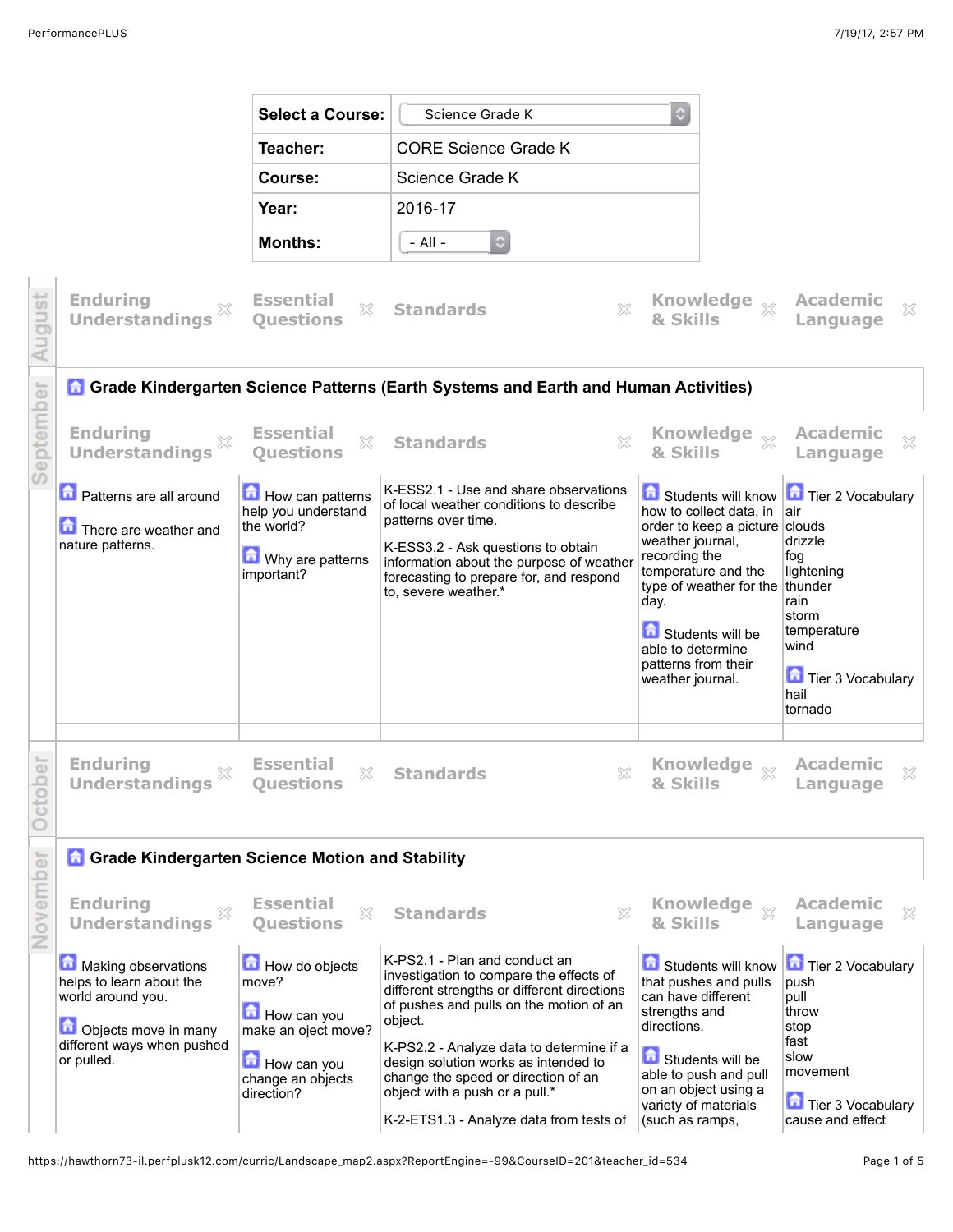|          |                                                                                                                                                                                                                  | <b>M</b> What causes<br>moving objects to<br>stop?                                                   | two objects designed to solve the same<br>problem to compare the strengths and<br>weaknesses of how each performs.<br>K-2-ETS1.2 - Develop a simple sketch,<br>drawing, or physical model to illustrate<br>how the shape of an object helps it<br>function as needed to solve a given<br>problem.<br>K-2-ETS1.1 - Ask questions, make<br>observations, and gather information<br>about a situation people want to change<br>to define a simple problem that can be<br>solved through the development of a new<br>or improved object or tool. | blocks, etc.).                                                                                                                                                                                                                                                                                                                                                                                                                                                                                                                                                                          | direction<br>friction<br>force                                                                                                                                                |
|----------|------------------------------------------------------------------------------------------------------------------------------------------------------------------------------------------------------------------|------------------------------------------------------------------------------------------------------|----------------------------------------------------------------------------------------------------------------------------------------------------------------------------------------------------------------------------------------------------------------------------------------------------------------------------------------------------------------------------------------------------------------------------------------------------------------------------------------------------------------------------------------------|-----------------------------------------------------------------------------------------------------------------------------------------------------------------------------------------------------------------------------------------------------------------------------------------------------------------------------------------------------------------------------------------------------------------------------------------------------------------------------------------------------------------------------------------------------------------------------------------|-------------------------------------------------------------------------------------------------------------------------------------------------------------------------------|
| December | <b>Enduring</b><br>X<br><b>Understandings</b>                                                                                                                                                                    | <b>Essential</b><br>×<br><b>Questions</b>                                                            | X<br><b>Standards</b>                                                                                                                                                                                                                                                                                                                                                                                                                                                                                                                        | <b>Knowledge</b><br>$\chi$<br>& Skills                                                                                                                                                                                                                                                                                                                                                                                                                                                                                                                                                  | <b>Academic</b><br>X<br>Language                                                                                                                                              |
| anuary   | <b>Enduring</b><br><b>Understandings</b>                                                                                                                                                                         | <b>Essential</b><br>X<br><b>Questions</b>                                                            | $\chi$<br><b>Standards</b>                                                                                                                                                                                                                                                                                                                                                                                                                                                                                                                   | <b>Knowledge</b><br>$\chi$<br>& Skills                                                                                                                                                                                                                                                                                                                                                                                                                                                                                                                                                  | <b>Academic</b><br>X<br>Language                                                                                                                                              |
|          | <b>Grade Kindergarten Science Molecules to Organisms</b>                                                                                                                                                         |                                                                                                      |                                                                                                                                                                                                                                                                                                                                                                                                                                                                                                                                              |                                                                                                                                                                                                                                                                                                                                                                                                                                                                                                                                                                                         |                                                                                                                                                                               |
| February | <b>Enduring</b><br><b>Understandings</b>                                                                                                                                                                         | <b>Essential</b><br>X<br><b>Questions</b>                                                            | X<br><b>Standards</b>                                                                                                                                                                                                                                                                                                                                                                                                                                                                                                                        | <b>Knowledge</b><br>$\chi$<br>& Skills                                                                                                                                                                                                                                                                                                                                                                                                                                                                                                                                                  | <b>Academic</b><br>×<br>Language                                                                                                                                              |
|          | All animals need food,<br>water, air and shelter in<br>order to live and grow.<br>Plants need light, water,<br>air and soil to order to<br>survive.<br><b>D</b> Plants and animals are<br>similar and different. | Why do animals<br>and plants need food<br>to grow?<br>What do animals<br>and plants need to<br>grow? | K-2.LS1.C - Organization for matter and<br>energy flow in organisms $\sim$ Animals<br>obtain food they need from plants or<br>other animals. Plants need water and<br>light.<br>K-LS1.1 - Use observations to describe<br>patterns of what plants and animals<br>(including humans) need to survive.                                                                                                                                                                                                                                         | <b>G</b> Students will<br>observe and compare<br>plants and animals.<br>Students will know<br>how organisms (plants<br>and animals) interact<br>with each other and<br>nonliving part of their<br>habitat to meet their<br>basic needs.<br>Students will be<br>able to use reading<br>and writing skills to<br>inquire, think critically,<br>and apply scientific<br>concepts to new<br>situations.<br>Students will be<br>able to use their<br>sense to make and<br>describe careful<br>observations.<br><b>G</b> Students will<br>recognize that<br>patterns exist in our<br>habitat. | Tier 2 Vocabulary<br>animal<br>plant<br>habitat<br>living<br>water<br>food<br>light<br>air<br>soil<br>shelter<br>characteristic<br>Tier 3 Vocabulary<br>organism<br>nutrients |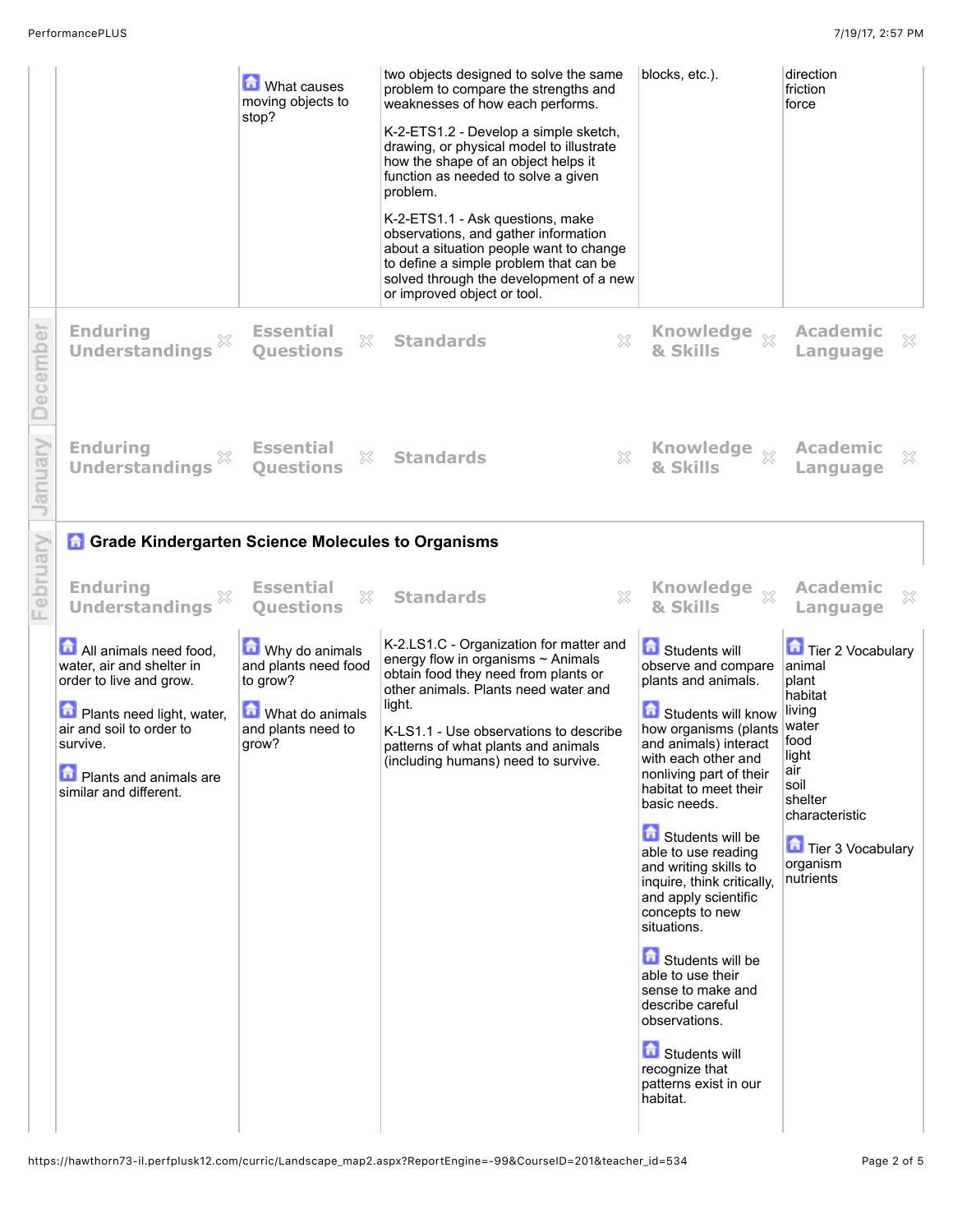|                                                   |                                                                                               |                                                                                                                                                                                             | W.K.7 - Participate in shared research<br>and writing projects (e.g., explore a<br>number of books by a favorite author and                                                                                                                                                                                                        | Students will use<br>venn diagrams to<br>compare and contrast<br>animal and plant<br>needs.                                                                                                                                                                                                                                                                                                                                                                                                             |                                                                                                                                                                                              |
|---------------------------------------------------|-----------------------------------------------------------------------------------------------|---------------------------------------------------------------------------------------------------------------------------------------------------------------------------------------------|------------------------------------------------------------------------------------------------------------------------------------------------------------------------------------------------------------------------------------------------------------------------------------------------------------------------------------|---------------------------------------------------------------------------------------------------------------------------------------------------------------------------------------------------------------------------------------------------------------------------------------------------------------------------------------------------------------------------------------------------------------------------------------------------------------------------------------------------------|----------------------------------------------------------------------------------------------------------------------------------------------------------------------------------------------|
| March                                             | <b>Enduring</b><br>X<br><b>Understandings</b>                                                 | <b>Essential</b><br>X<br><b>Questions</b>                                                                                                                                                   | express opinions about them).<br>X<br><b>Standards</b>                                                                                                                                                                                                                                                                             | Knowledge xx<br>& Skills                                                                                                                                                                                                                                                                                                                                                                                                                                                                                | <b>Academic</b><br>×<br>Language                                                                                                                                                             |
| April                                             |                                                                                               |                                                                                                                                                                                             | Grade Kindergarten Science Earth and Human Activity Interdependence & Cause and Effect                                                                                                                                                                                                                                             |                                                                                                                                                                                                                                                                                                                                                                                                                                                                                                         |                                                                                                                                                                                              |
|                                                   | <b>Enduring</b><br>X<br><b>Understandings</b>                                                 | <b>Essential</b><br>X<br><b>Ouestions</b>                                                                                                                                                   | X<br><b>Standards</b>                                                                                                                                                                                                                                                                                                              | Knowledge xx<br>& Skills                                                                                                                                                                                                                                                                                                                                                                                                                                                                                | <b>Academic</b><br>X<br>Language                                                                                                                                                             |
|                                                   | A persons actions effect<br>and influence other people<br>and places.                         | What are the<br>needs of humans to<br>survive in an<br>environment?                                                                                                                         | K-ESS3.1 - Use a model to represent the $\ \bullet\ $ Students will be<br>relationship between the needs of<br>different plants or animals (including<br>humans) and the places they live.                                                                                                                                         | able to describe the<br>relationship between<br>living things and their                                                                                                                                                                                                                                                                                                                                                                                                                                 | <b>Tier 2 Vocabulary</b><br>observe<br>gather<br>explore                                                                                                                                     |
|                                                   | All living things depend<br>on each other to survive.                                         | What choices can<br>people make to<br>reduce their impact on<br>the land, water, air<br>and other living<br>things?<br>How do people's<br>choices and actions<br>impact the<br>environment? | K-ESS3.3 - Communicate solutions that<br>will reduce the impact of humans on the<br>land, water, air, and/or other living things<br>in the local environment.*<br>K-ESS2.2 - Construct an argument<br>supported by evidence for how plants<br>and animals (including humans) can<br>change the environment to meet their<br>needs. | environment and what   communicate<br>they need to survive.<br>Students will be<br>able to describe the<br>relationship between<br>their needs and where<br>they live.<br>Students will know<br>the effects of their<br>choices on the<br>environment and other<br>living things.<br>Students will be<br>able to give an<br>example on how to<br>reduce their impact on<br>the environment<br>and/or living things.<br>Students will know<br>humans use natural<br>resources for<br>everything they do. | investiage<br>solutions<br>experiences<br>models<br>questions<br>impact<br>technology<br>Tier 3 Vocabulary<br><b>Big Categories</b><br>Natural resources<br>animals<br>habitats<br>recycling |
| <b>A Grade Kindergarten Science Energy</b><br>May |                                                                                               |                                                                                                                                                                                             |                                                                                                                                                                                                                                                                                                                                    |                                                                                                                                                                                                                                                                                                                                                                                                                                                                                                         |                                                                                                                                                                                              |
|                                                   | <b>Enduring</b><br><b>Understandings</b>                                                      | <b>Essential</b><br>X<br><b>Questions</b>                                                                                                                                                   | ×<br><b>Standards</b>                                                                                                                                                                                                                                                                                                              | <b>Knowledge</b><br>$\mathbb{X}$<br>& Skills                                                                                                                                                                                                                                                                                                                                                                                                                                                            | <b>Academic</b><br>X<br>Language                                                                                                                                                             |
|                                                   | The Earth is made of<br>different surfaces.<br>How sunlight has<br>different effects on Earth | <b>How does a</b><br>structure refuse the<br>warming effects of<br>sunlight on a surface?                                                                                                   | K-PS3.1 - Make observations to<br>determine the effect of sunlight on<br>Earth's surface.<br>K-PS3.2 - Use tools and materials to<br>design and build a structure that will                                                                                                                                                        | Students will be<br>able to make<br>observations.<br>compare/contrast and<br>identify different Earth                                                                                                                                                                                                                                                                                                                                                                                                   | Tier 2 Vocabulary<br>identify<br>Earth<br>surfaces<br>rocks                                                                                                                                  |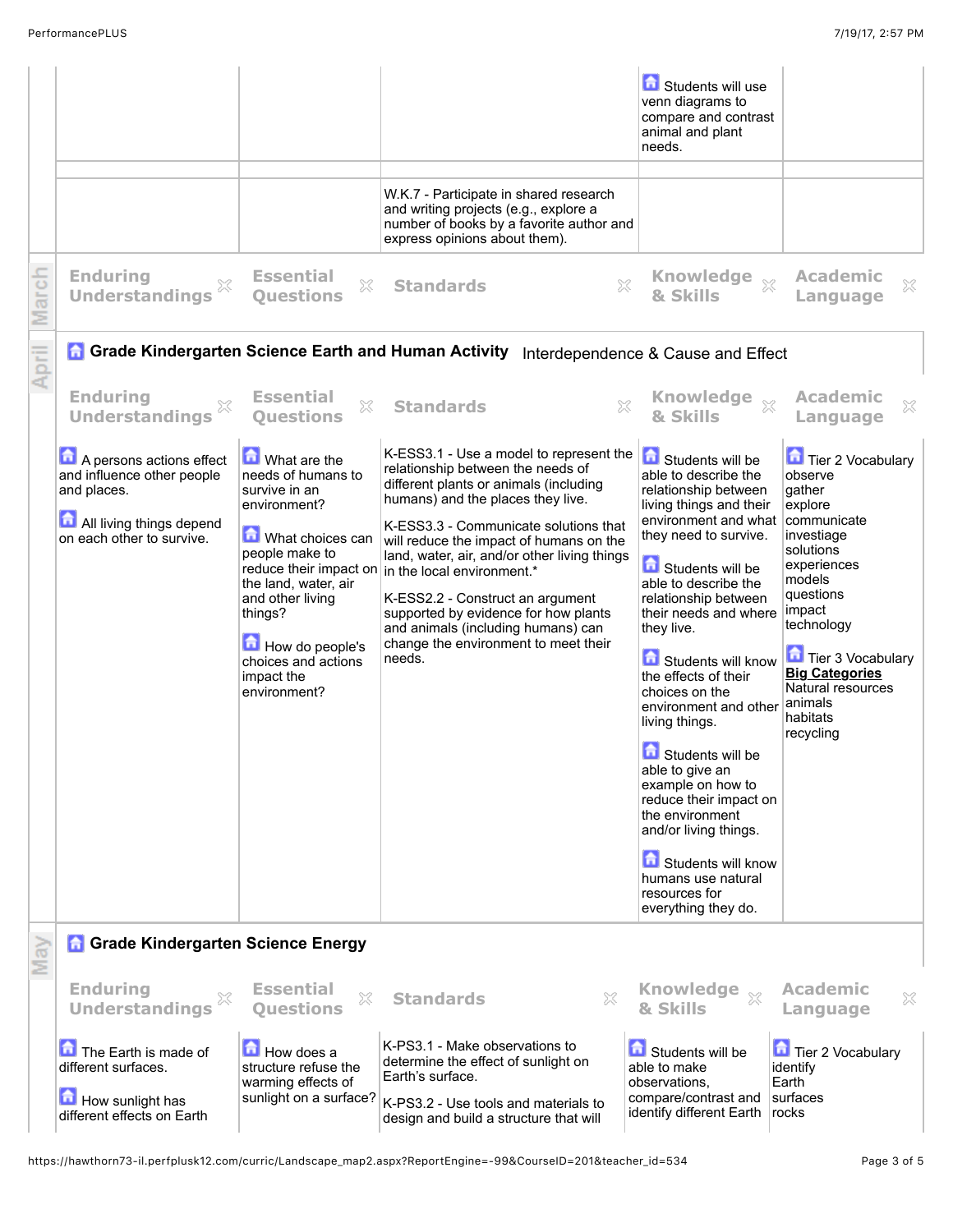| Surfaces.<br>Identify an observable<br>pattern when something<br>comes between the Earth's<br>surface and the sun.<br>That some objects<br>reflect/absorv sunlight.<br>How different structures<br>will reduce the warming<br>effect on an area. | What are the<br>effects of sunlight on<br>different surfaces? | reduce the warming effect of sunlight<br>on an area.*                                                                                                        | materials (sand, soil,<br>rocks, water)<br>Students will be<br>able to make<br>observations to<br>determine the effect of<br>sunlight on the Earth's<br>surface.<br>Students will be<br>able to observe a<br>pattern when<br>something comes<br>between the Earth's<br>surface and the sun.<br>Students will be<br>able to compare 2<br>different materials to<br>see which objects<br>reflects/absorbs more<br>sunlight.<br>Students will be<br>able to use tools and<br>materials to design<br>and build a structure<br>that will reduce the<br>warming effect of<br>sunlight on an area.                                                                                                                                            | soil<br>sand<br>water<br>plants<br>ice<br>effect<br>sunlight<br>observations/observable<br>pattern<br>between<br>sun<br>collect<br>data<br>comparisons/compare<br>materials<br>objects<br>relfects<br>absorbs<br>reduce<br>tools<br>design<br>engineer<br>device<br>solve<br>problem<br>structure<br>build |
|--------------------------------------------------------------------------------------------------------------------------------------------------------------------------------------------------------------------------------------------------|---------------------------------------------------------------|--------------------------------------------------------------------------------------------------------------------------------------------------------------|----------------------------------------------------------------------------------------------------------------------------------------------------------------------------------------------------------------------------------------------------------------------------------------------------------------------------------------------------------------------------------------------------------------------------------------------------------------------------------------------------------------------------------------------------------------------------------------------------------------------------------------------------------------------------------------------------------------------------------------|------------------------------------------------------------------------------------------------------------------------------------------------------------------------------------------------------------------------------------------------------------------------------------------------------------|
|                                                                                                                                                                                                                                                  |                                                               | W.K.7 - Participate in shared research<br>and writing projects (e.g., explore a<br>number of books by a favorite author<br>and express opinions about them). | <b>G</b> Students will<br>explore (touch & look)<br>different examples of<br>Earth surfaces. Learn<br>new vocabulary. Label<br>different Earth<br>surfaces.<br>Students will be<br>able to make<br>observations, making<br>comparisons,<br>collecting data, having<br>discussions about the<br>effects sunlight has on<br>the different Earth<br>surfaces.<br><b>fol</b> Students will be<br>able to act out what<br>happens when an<br>observable pattern<br>blocks sunlight.<br><b>fo</b> Students will be<br>able to<br>comparing/contrasting<br>2 materials to see<br>which one<br>reflects/absorbs more<br>sunlight.<br>Students will be<br>able to build a<br>structure that will<br>reduce the warming<br>effect of sunlight on |                                                                                                                                                                                                                                                                                                            |